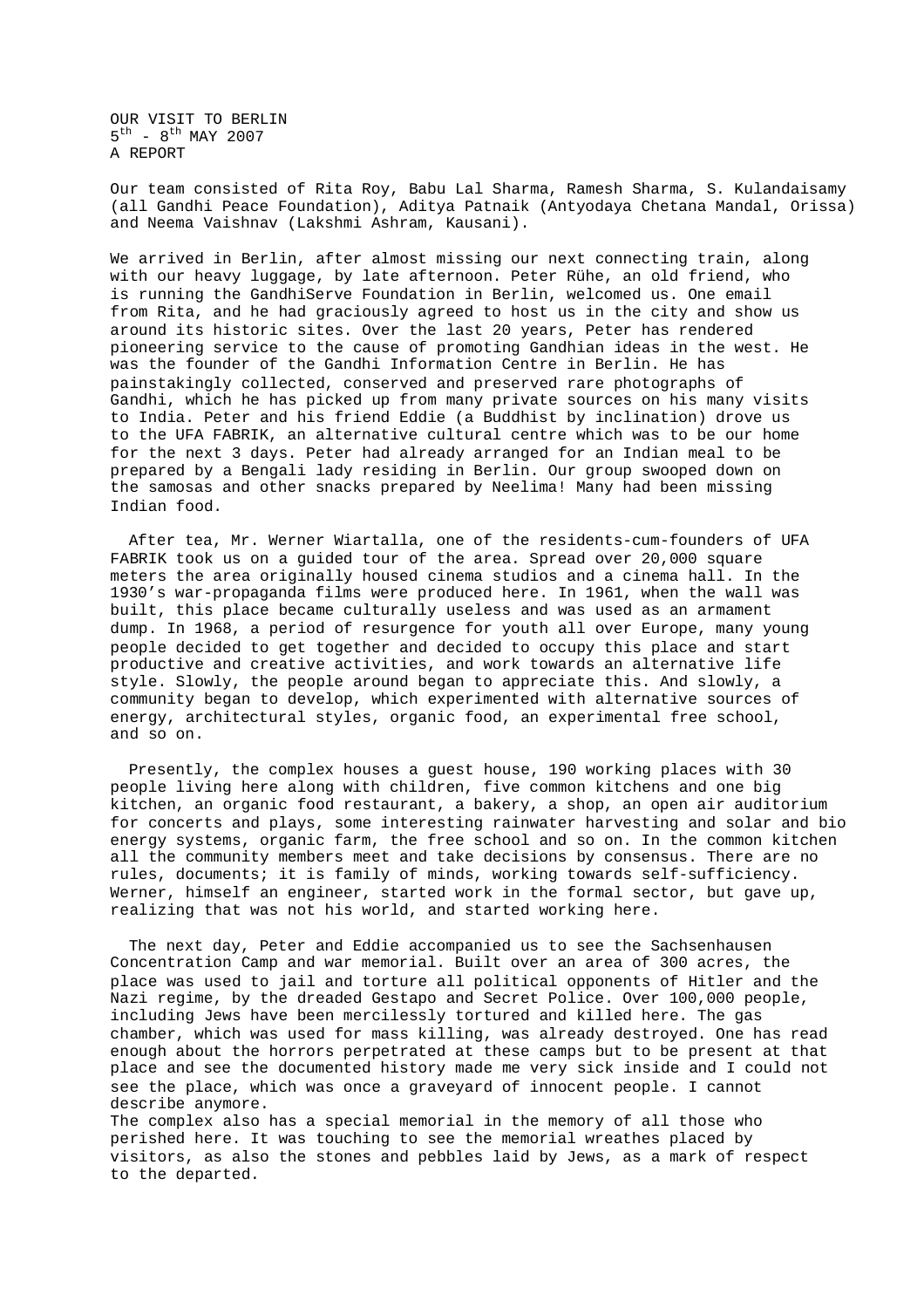All over Germany, especially more so in Berlin, one senses the scars made on the German psyche, by the atrocities committed during the war. All efforts are made to preserve and document the history of those times so that the coming generations realize not only the destruction caused by the war, but also its utter futility. In fact, most of the present generation abhor the name of Hitler and are often apologetic about the cruelties inflicted by his regime.

Although it is also true to say that there are some who live in a state of denial and do not believe that any of these atrocities ever took place. In Berlin we also visited a permanent exhibition "Topography of Terror" near the site of what used to be the Headquarters of the Gestapo, and where most of these atrocities were planned.

No visit to Berlin could be complete without a visit to "Checkpoint Charlie", one of the more famous check posts along the dividing line between what used to be East and West Berlin. One had to pass through very stringent security check here, if at all one was permitted to cross it. A stone's throw from here is a building which houses the Checkpoint Charlie Human Rights Museum. Founded in 1962 by an activist-journalist, Dr. Rainer Hildebrandt, the museum is dedicated to nonviolent struggles all over the world. The section "From Gandhi to Walesa" vividly portrays the life and work of some eminent personalities who had changed the world through nonviolence methods. The exhibition narrates stories of various nonviolent protests in the world and tries to establish the significance and importance of nonviolent protest and the role Mahatma Gandhi played. Stories of how people managed to scale or penetrate the Berlin Wall are also depicted here. On display are vehicles and even baby 'prams' used by people, for this purpose. Since the death of Dr. Hildebrandt, 3 years ago, his wife has taken over charge of the Museum. She left all her other tasks and accompanied us personally through the section on Gandhi, on hearing that we had come. Her husband had been greatly inspired by Gandhi and had visited the Gandhi Peace Foundation in the 1980s. The Museum attracts over 2000 visitors every day.

During our walk through the city, we could also see the remnants of the Wall of concrete that had once divided not only the city of Berlin but its people and their hearts. We heard of the many heart-rending attempts to scale the wall, in which many were mercilessly killed. In some areas, artists, had painted pictures, while much of the debris left when the wall was broken down in a nonviolent upsurge, led by the masses, was now being sold as pieces from the "original Berlin Wall".

As it was 7th May, and the birthday of Gurudev Rabindra Nath Tagore, Peter had collaborated with the Indian Embassy in organising a panel discussion on Gandhi and Tagore at which our group was invited to participate. The discussion, moderated by Prof. Dr. Hiltrud Rüstau, evoked much interest. After a programme of dance and songs by children, we as panelists, answered a range of questions on the themes of caste system, women's upliftment, Nai Talim and constructive work, the relevance of Gandhi's ideas today, Khadi, and so on. We focused more on their similarities than on their differences, the great love and respect the two men had for each other: Gandhi's stress on action and practical work, Tagore's stress on Beauty and aesthetics. The audience also responded with a wide range of questions on Globalization and Indian culture.

At the end of the function the audience rushed to pick up the snacks that were being passed around. But I mustn't appreciate and congratulate Mr. Peter for his patience in getting us coffee and see that as guests we be treated well. Then Peter took us to an Indian Restaurant for dinner. We enjoyed it very much and appreciated Peter's efforts to provide us good Indian food every day.